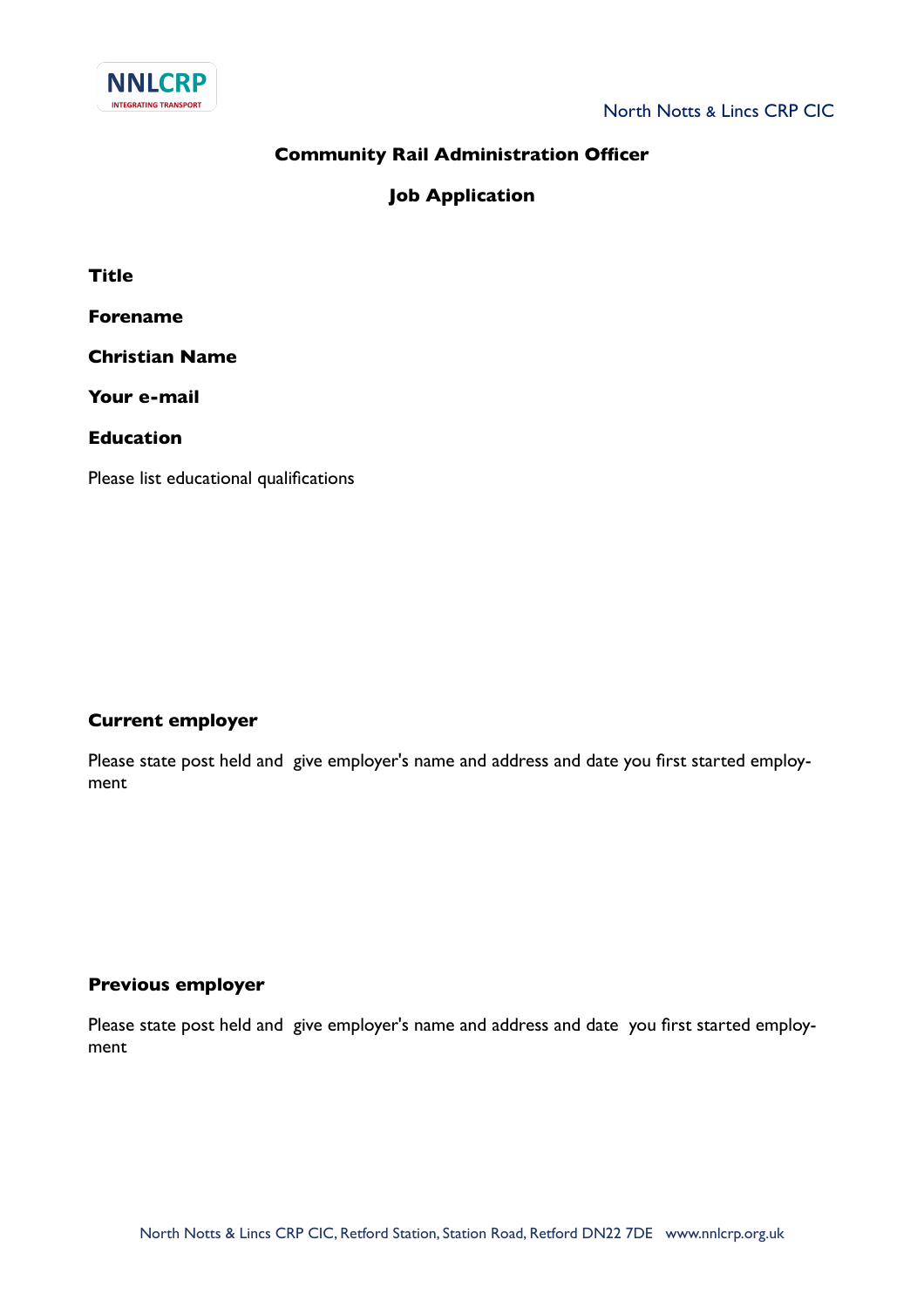

North Notts & Lincs CRP CIC

**This vacancy is with a community rail partnership please indicate if you have any previous experience of community rail**

**What do you know about the North Notts & Lincs CRP?**

**Please state your administrative experience and what key skills you will bring to this post?**